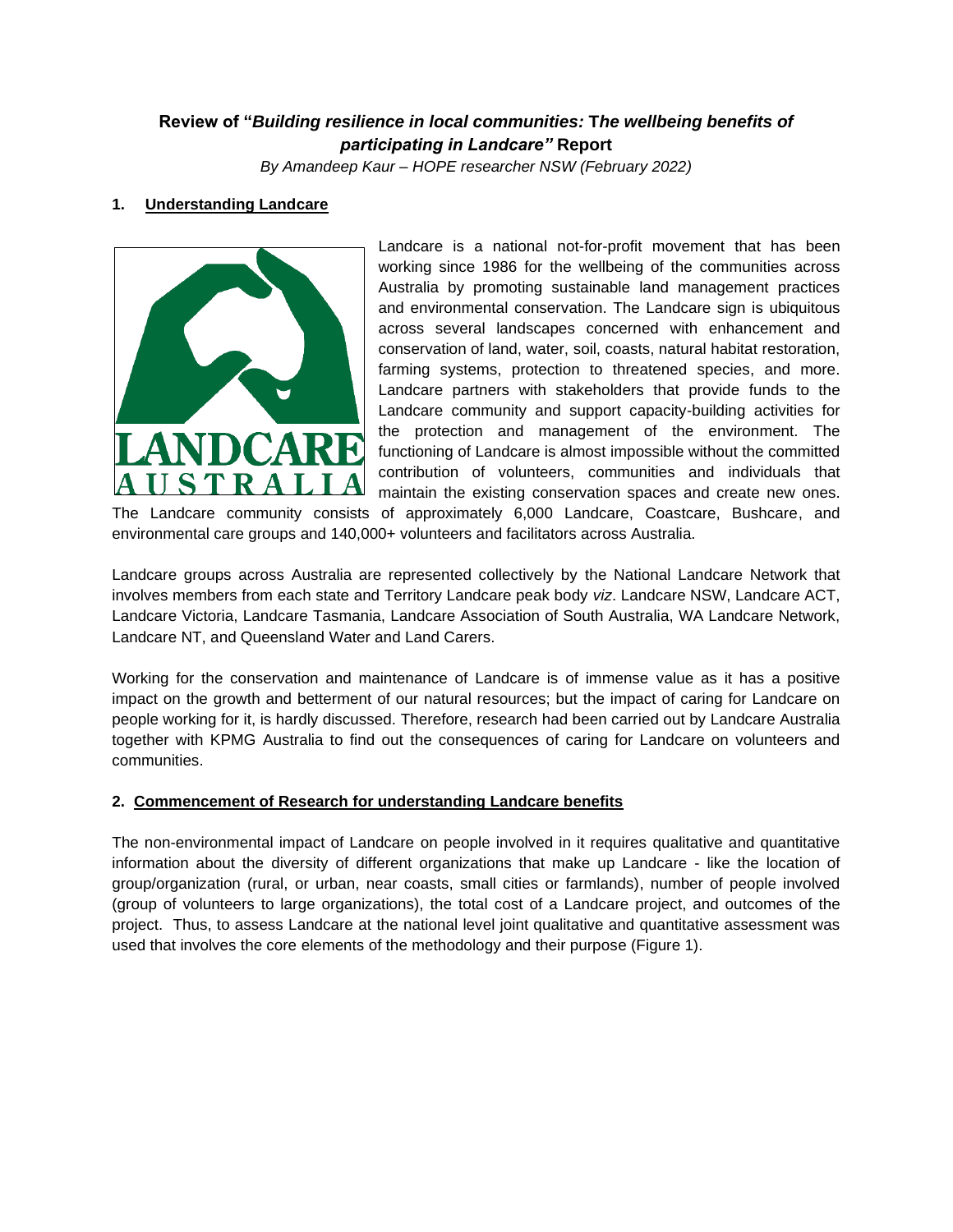

**Figure 1.** Methodology for understanding Landcare benefits.

## *A. Key Stakeholders interviews and case study of Landcare groups*

For identifying the most required thing to understand Landcare and areas of impact experienced by the people involved in Landcare, key stakeholder interviews were conducted with experienced Landcare people and with individuals researching on Landcare. Five different groups were selected by Landcare Australia for case studies based on geographical location, representing a range of populations including groups highly reliable on volunteers to groups having paid employees. These groups were:

- 1. Capricornia Catchments and Capricorn Coast Landcare Groups based in the Yeppoon Community in Central Queensland
- 2. Holbrook Landcare Network in Southern New South Wales
- 3. Landcare Broken Hill in Western New South Wales
- 4. Noosa and District Landcare in Queensland
- 5. The Northern Yarra Landcare Network in the Yarra Ranges in Victoria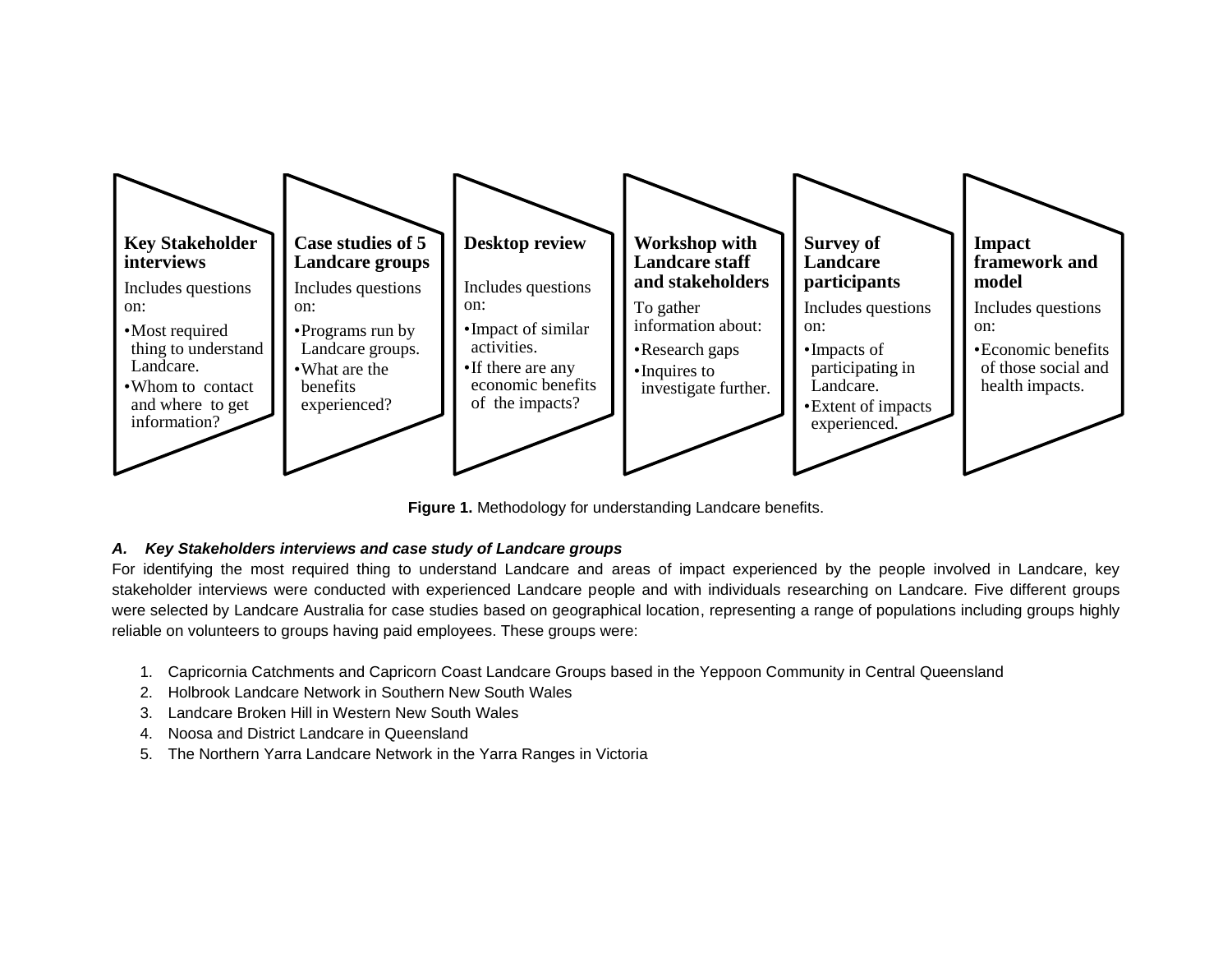Interviews in each group were conducted by the project team. NVivoTM software3 was used for this purpose. Advanced management application and query tools in NVivoTM software enabled the identification of common impact areas identified across all the interviews. On the basis of these, top impact areas were selected as shown in Table 1. Any additional impact parameter was identified by the desktop review.

| <b>Rank</b> | Impact area                                  | <b>Example</b>                                                                                                                   | <b>Total interview</b><br>count |
|-------------|----------------------------------------------|----------------------------------------------------------------------------------------------------------------------------------|---------------------------------|
| 1           | Sharing knowledge and<br>support             | Knowledge transfer from older to younger<br>generation; from established farmer to the<br>newer one                              | 12                              |
| 2           | Connection to the community                  | Through newsletters to events                                                                                                    | 11                              |
| 3           | Hands-on experience                          | Doing activities like Landcare management<br>and planting trees                                                                  | 10                              |
| 4           | Connection to people                         | Meet and connect to like-minded people                                                                                           | 9                               |
| 5           | Connection to nature and<br>country          | Experiencing nature and understanding its<br>connection to country                                                               | 9                               |
| 6           | Community collaboration                      | Connecting with other community-oriented<br>local businesses to tackle community-wide<br>problems                                | 8                               |
|             | Economic benefits                            | Drawing funding from the private sector to<br>help a community in developing low-cost<br>solutions (e.g., improved soil quality) | 7                               |
| 8           | Community resilience to<br>natural disasters | Seeking and utilizing disaster relief funding                                                                                    | 7                               |
| 9           | Improved mental health and<br>wellbeing      | Providing feeling of empowerment,<br>belonging and purpose                                                                       |                                 |

#### **Table 1.** Top impact areas selected through case studies

### *B. Desktop review*

The desktop review analyzed the already published sources about Landcare and helped to understand what already has been researched in this area. These publications predominately concentrate on regional and rural communities - farming, environmental volunteering, climate change, and the benefits of taking part in Landcare. Out of the several sources referred for reviewing, some were quite noticeable and these include:

- 1. GHD, Multiple Benefits of Landcare and Natural Resource Management
- 2. Jacki Schirmer and Kimberly Brown, University of Canberra, Climate Change, Drought and Regional Wellbeing
- 3. Australian National University, Sustainable Farms Initiative
- 4. Hugo Ottesen, The Value of Community Landcare: A Literature Review, Prepared for National Landcare Network

These reviews provide the key insights into the contribution that Landcare brings to its people.

### *C. Stakeholder workshop*

A workshop was organized with stakeholders, Landcare staff, participants of case studies, representatives of government agencies, and land carers to review and critique the impact areas identified by key stakeholders and case studies interviews together with survey questions before its finalization. Workshop attendees were informed about the impact area identified so far which leads to several questions with regards to benefits to different categories of people as mentioned in Table 2.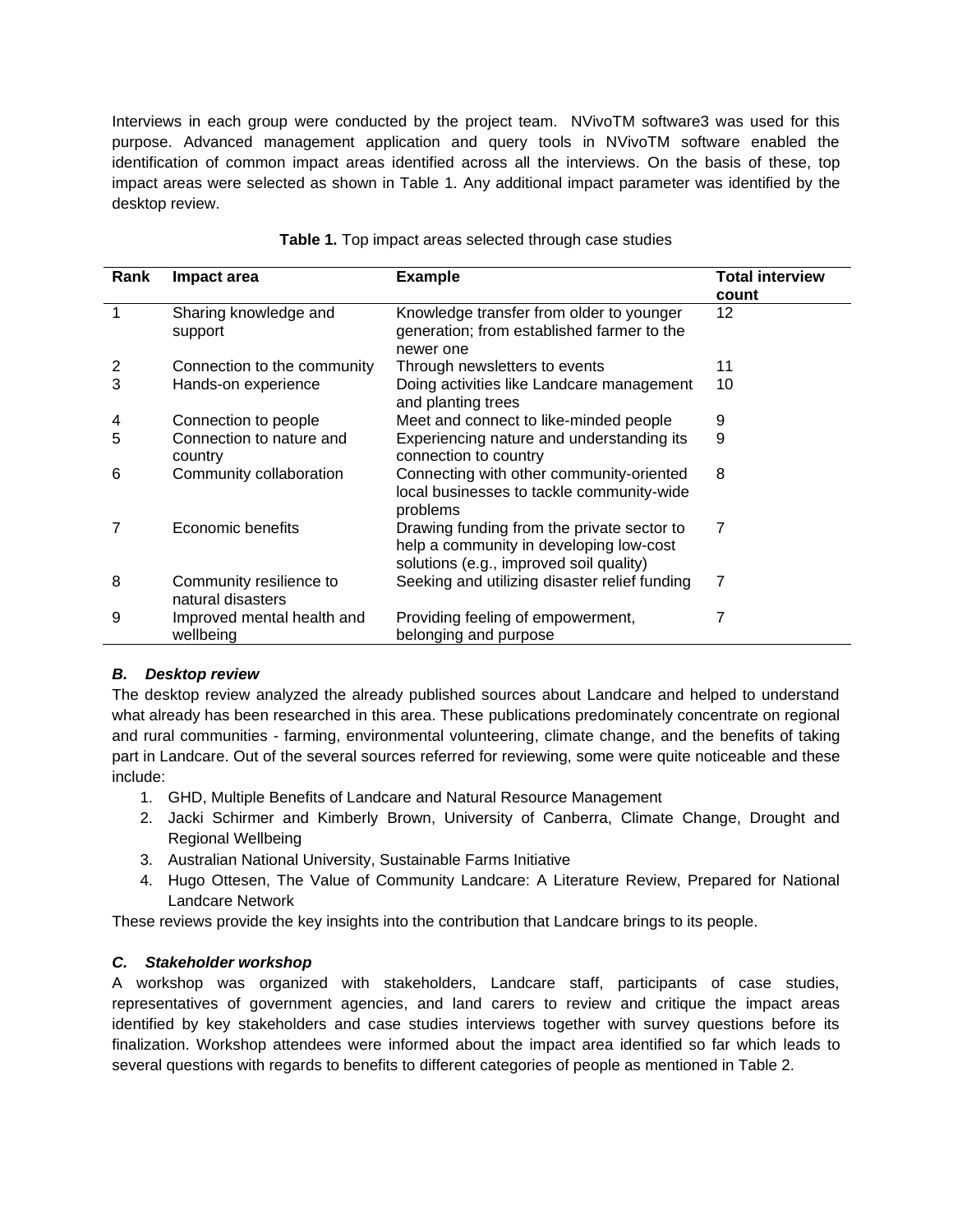| Category of people | <b>Benefit</b>                                                                                                               |
|--------------------|------------------------------------------------------------------------------------------------------------------------------|
| Youth              | Provided employment opportunities and support for young farmers.                                                             |
| Indigenous         | Supported Indigenous young people to get back to the country and provide<br>mental health benefits.                          |
| Disaster affected  | Reducing isolation, improving mental health resilience, encouraging community<br>participation, social support, and funding. |

#### **Table 2.** Benefits of Landcare according to the category of people

#### *D. Survey of Landcare participants*

An online survey of Landcare participants was conducted by Landcare Australia between 12th and 27th May 2020 using the SurveyMonkey4 tool. Survey design for respondents was planned in keeping view of three categories – demography; impact area and demography; and co-relation of impact area (Table 3). Several questions were included in each area mentioned in Figure 2. The survey was promoted through the Landcare Australia website, e-newsletters, and social media channels as well as existing networks within the conservation and land management sector.

| Table 3. Division of categories for the survey of respondents |  |  |  |  |
|---------------------------------------------------------------|--|--|--|--|
|---------------------------------------------------------------|--|--|--|--|

| <b>Categories</b>         |     |             |                                                                                                                                                                                               |     | <b>Details included</b>                                                                                                          |
|---------------------------|-----|-------------|-----------------------------------------------------------------------------------------------------------------------------------------------------------------------------------------------|-----|----------------------------------------------------------------------------------------------------------------------------------|
| Demography                |     |             | Age, location, type of involvement in Landcare, length of<br>involvement with Landcare, the average number of hours per<br>month spent on Landcare, and the respondent's employment<br>status |     |                                                                                                                                  |
| Impact area               |     |             |                                                                                                                                                                                               |     | Connection with people, environment, and community;<br>Economic and community impacts; and physical and mental<br>health impacts |
| Demography<br>impact area | and | co-relation | οf                                                                                                                                                                                            | the | How impacts are experienced by different groups of survey<br>respondents                                                         |

| 6 questions related to                                                                                                                                                                             | 13 questions related to                                                                                           | 1 question related to                                                                               |
|----------------------------------------------------------------------------------------------------------------------------------------------------------------------------------------------------|-------------------------------------------------------------------------------------------------------------------|-----------------------------------------------------------------------------------------------------|
| $\bullet$ Age<br>•Location<br>• Employment status<br>•Type of involvement in<br>Landcare<br>•Length of involvement with<br>Landcare<br>• Number of hours spent per<br>month on Landcare activities | • Experiences with Landcare<br>•Indication of the frequency<br>with which they experienced<br>a particular impact | • Anything respondents<br>wanted which they thought<br>relevant to their experience<br>of Landcare. |

**Figure 2.** Type of questions asked to respondents

### **Survey results: Demography**

The demography of the respondents was the most important aspect to be included in the survey to ascertain their experiences and the extent of benefits. Aspects related to the demography of the respondents are as follow: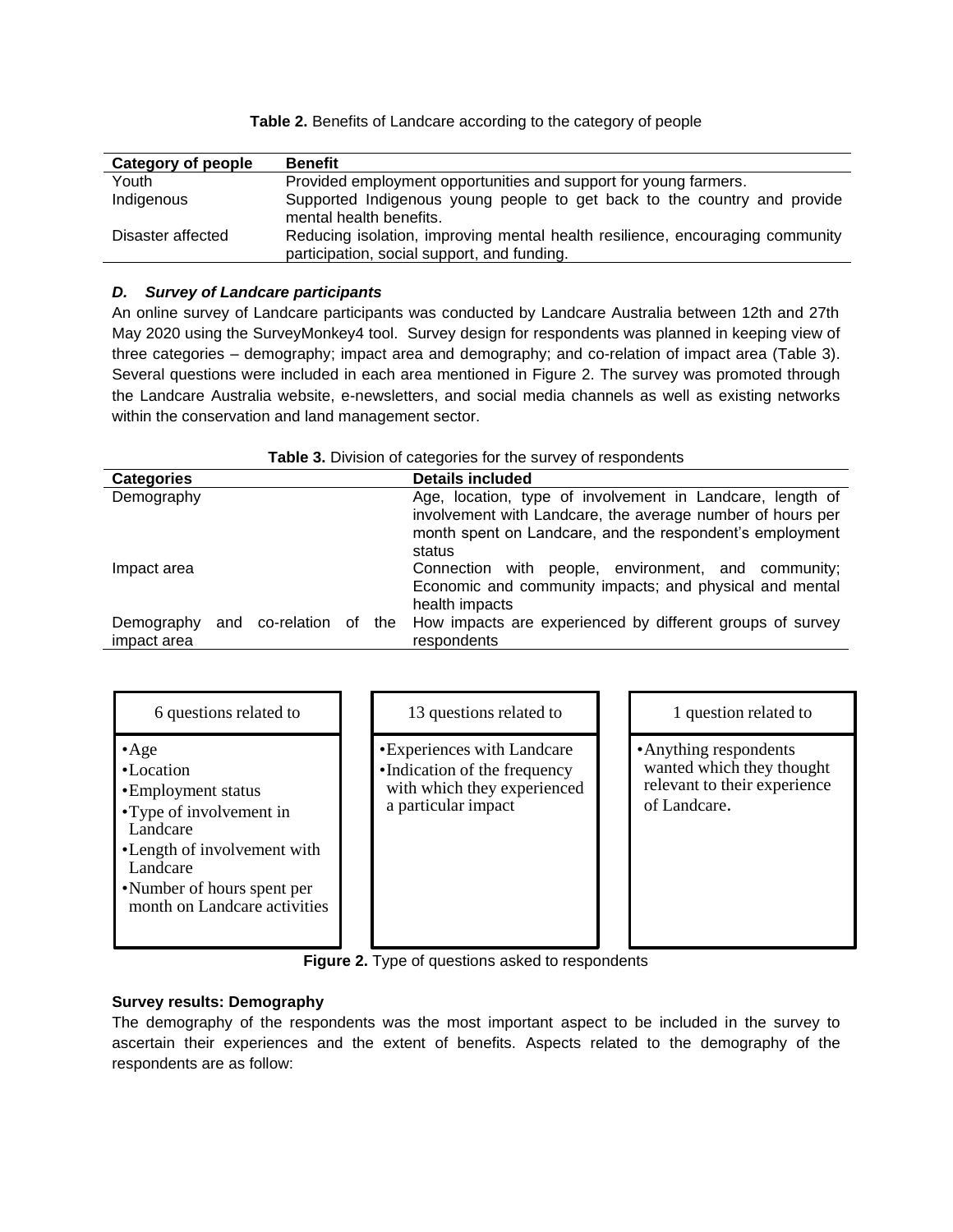

### **a) Location:** Survey responses were divided based on state and territory (Figure 3).

**Figure 3.** Survey responses based on estimated Landcare population (%) in each state

# **b) Age**

Most of the survey respondents were above the age of 40 which suggests the involvement of the older population more than the younger population.

### **c) Type of investment**

The majority of the participants were working voluntarily, however, there was hardly any difference between the benefits achieved by volunteers and paid workers.

### **d) Length of involvement**

The majority of respondents were found to be involved in Landcare for more than 10 years which means more experience with Landcare and more accuracy in survey results.

### **e) Level of involvement**

Most of the participants (approx. 71%) work for Landcare occasionally, spending between 0 to 20 hours/month. Respondents from remote and very remote areas spend more hours in Landcare activities when compared with participants from major cities.

### **f) Employment status**

The large Landcare population was older thus many were not involved in any labour force. However, some participants were employed with full time work.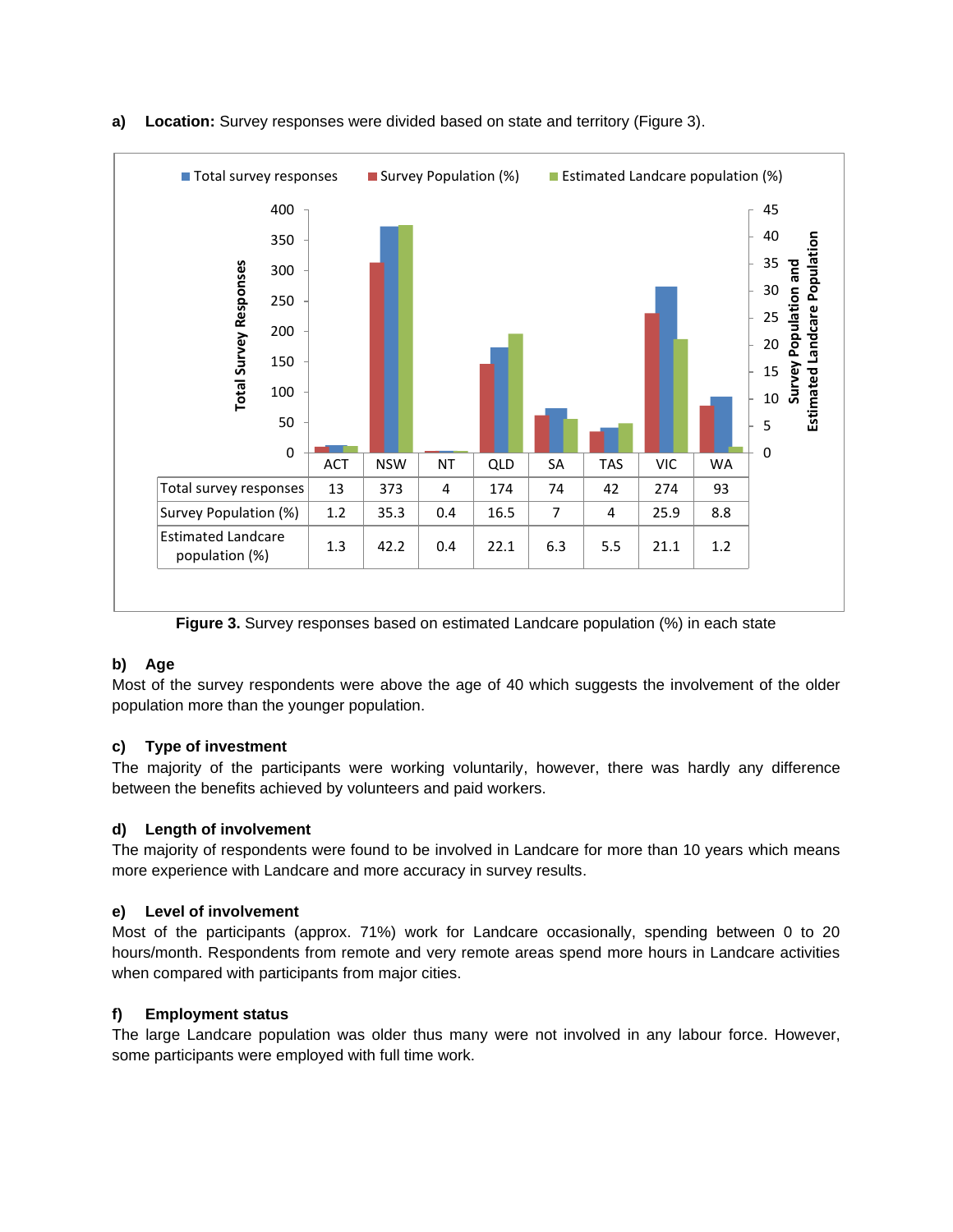### **Survey results: Impact Area**

### **a) Connection with people, community, and environment**

The survey showed the involvement of 62% of respondents in land management and environmental activities at least once a month. Although the involvement was low, the positive impact on respondents was quite impressive.

### **b) Economic and community contribution**

Almost 70 % of respondents agreed that Landcare groups supported the local economy by providing an extensive network that increases the chances of employment. Not only this, some of them developed informal skills while some got formal training. Connection and partnership with other local communities were also observed.

### **c) Mental and physical health and wellbeing**

Improvement in mental and physical health was observed in 50% of the respondents. Further analysis indicated the strong connection between mental wellbeing and the environment.

### **E. Impact framework and model**

Desktop review and responses of the survey helped in designing the impact framework and model. The approach to undertaking this analysis is illustrated in Figure 4.



**Figure 4.** Impact framework and model [\(https://landcareaustralia.org.au/wellbeing-report/\)](https://landcareaustralia.org.au/wellbeing-report/)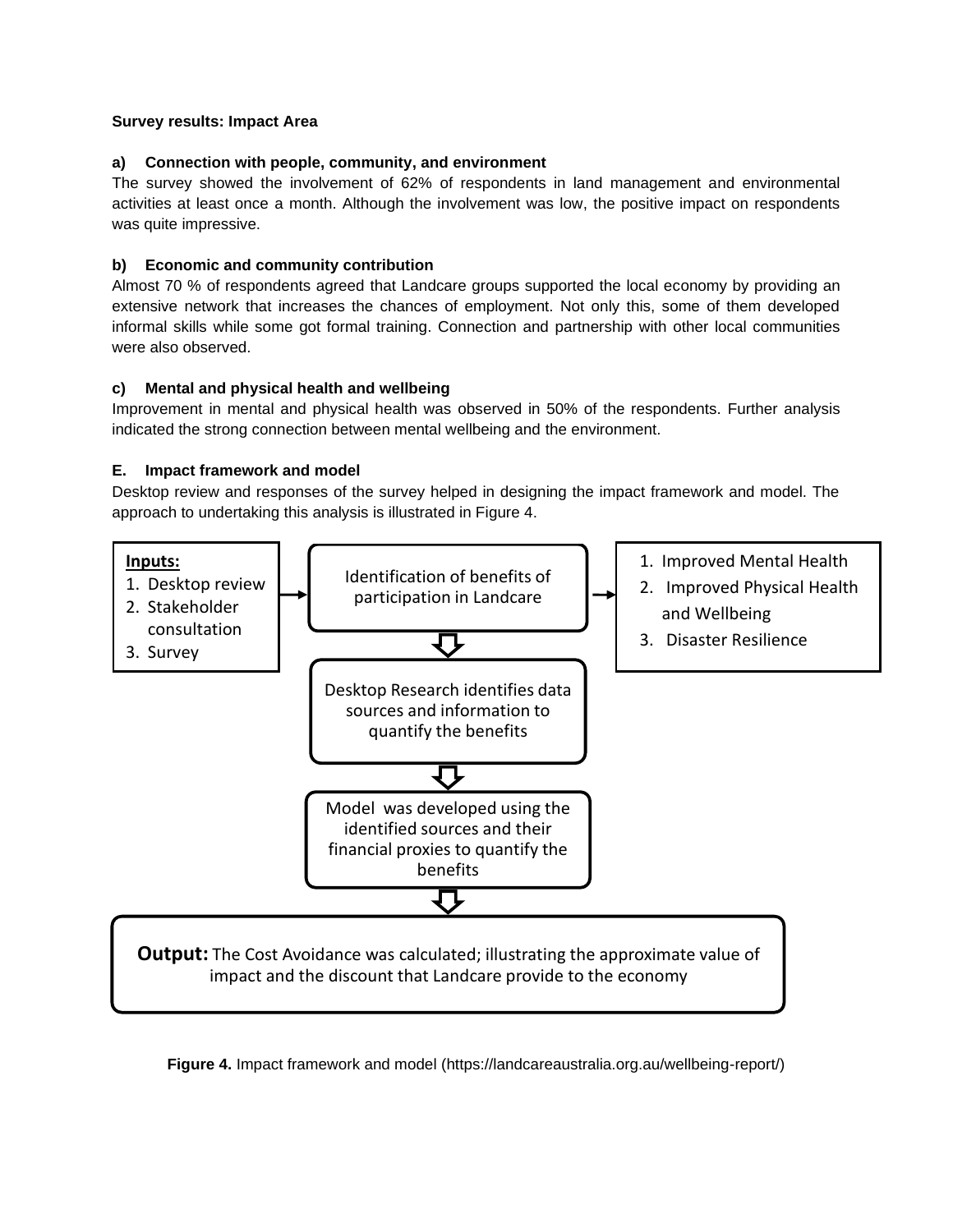Quantification of benefits of participation in Landcare was carried out based on the approach to develop an impact framework and model (Figure 5).



**Figure 5.** Methodology explanation for Quantification of benefits [\(https://landcareaustralia.org.au/wellbeing-report/\)](https://landcareaustralia.org.au/wellbeing-report/)

### **Total economic impact**

The total Landcare population across Australia is approximately 140,000 which suggests that the total economic benefit/savings of participation in Landcare can be estimated on its basis. To make it easy to understand, financial proxies were divided into three categories:

- 1. Saving related to physical health impacts
- 2. Savings related to the economic cost of natural disasters
- 3. Saving related to mental health impacts

Each of these categories contributes to discounts for each member of the Landcare population including discount/ savings in health care cost, improved productivity through improving mental health, avoiding cost on physical health caused by inactivity, and reduced cost to the economy on disaster recovery.

| Table 1. Total discount Landcare provides to economy (per Landcarer) |  |                            |                        |                                 |  |  |  |  |
|----------------------------------------------------------------------|--|----------------------------|------------------------|---------------------------------|--|--|--|--|
| Value of                                                             |  | impact Units of impact     | <b>Population Size</b> | Total Approximate Discount (\$) |  |  |  |  |
| (per unit)                                                           |  |                            |                        |                                 |  |  |  |  |
| \$8,101                                                              |  | Per Landcarer/ Per 142,063 |                        | Low scenario: \$1,347           |  |  |  |  |
|                                                                      |  | Year                       |                        | Medium scenario: \$2,182        |  |  |  |  |
|                                                                      |  |                            |                        | High scenario: \$3,018          |  |  |  |  |

### **3. Benefits of participation in Landcare**

In the survey Landcare volunteers and coordinators experience several benefits including:

- 1. Strong connection with communities, people, and environment that resulted in improvement in mental wellbeing.
- 2. Reduced use of physical health services thus reduction in healthcare costs.
- 3. Knowledge sharing between groups, from older to young, from experts to the learner.
- 4. Disaster resilience and recovery.